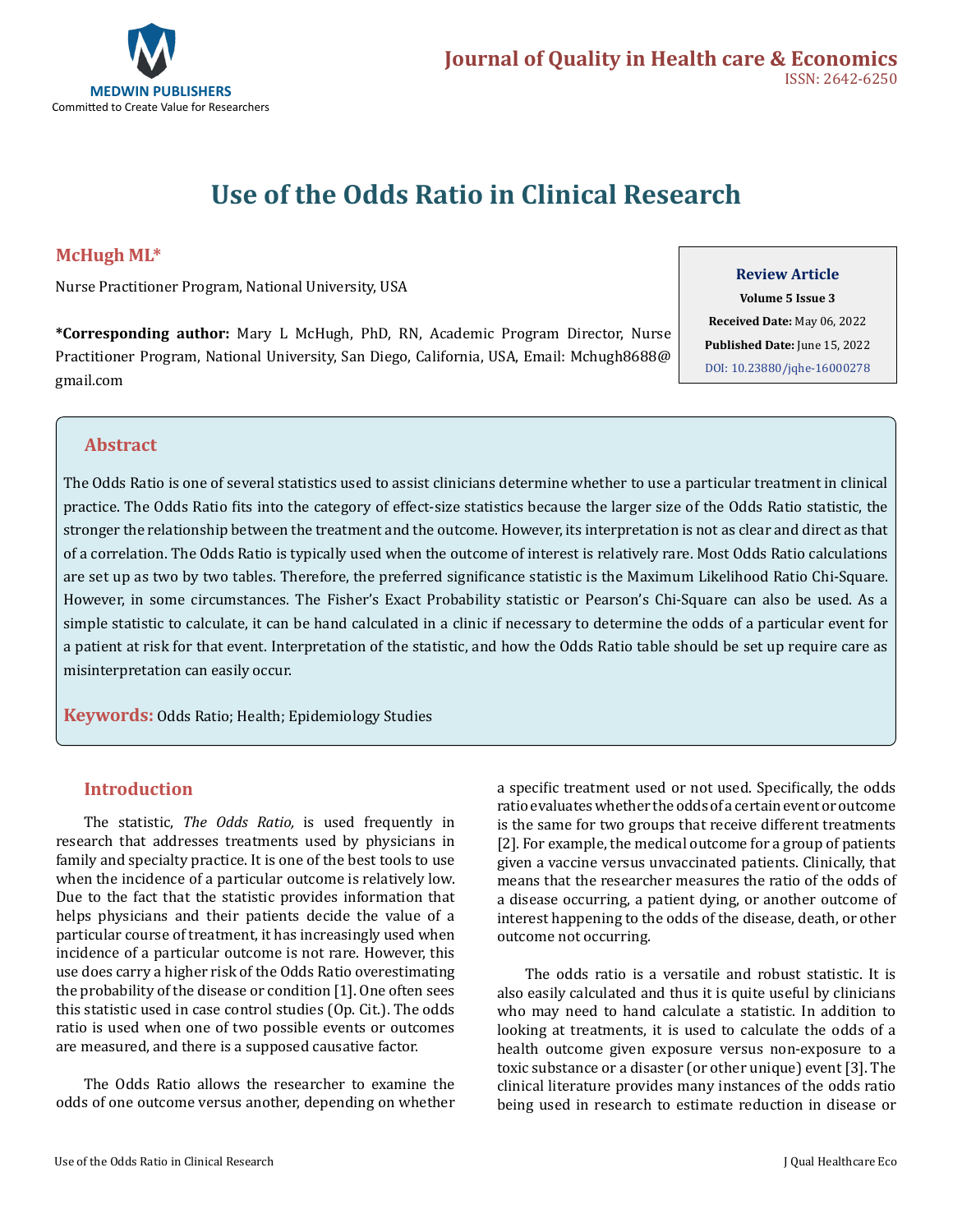disease complications if patients receive a particular drug or vaccine. Similar to a correlation, the Odds Ratio provides information on the size of the effect. In other words, it provides information on how strong the relationship between treatment type and outcome is [4]. It is an indirect measure, however, as will be seen in the section on interpretation of the statistic (Table 1).

## **Calculation of the Odds Ratio**

The calculation of the odds ratio is quite simple. The formula is as follows:

Odds Ratio<sup>i</sup> = 
$$
\frac{PG_1/(1-PG_1)}{PG_2/(1-PG_2)}
$$

i PG = Odds of the outcome happening (given treatment 1) for Group 1

 PG = Odds of the outcome happening (given treatment 2) for Group 2

Another way to represent the formula is in table format:

|                          | <b>Standard</b><br><b>Treatment</b> | <b>New</b><br><b>Treatment</b> |
|--------------------------|-------------------------------------|--------------------------------|
| Event Happens            |                                     |                                |
| Event does not<br>happen |                                     |                                |

**Table 1:** Odds Ratio Table Format.

Odds Ratio = 
$$
\frac{a \div b}{c \div d}
$$
 or: Odds ratio = (ad) ÷ (bc) (CDC, 2022)

Given the algebraic rule of cross products, the second formula will produce the same result as the first formula for odds ratio and is the formula more often reported in research papers.

# **Significance Tests for the Odds Ratio**

The Odds Ratio is often used to test data in a 2 x 2 table. The most powerful statistic for testing the significance of a 2 x 2 table is the Fisher's Exact statistic. If the data are nominal counts, this the best statistic assuming there are no cells where the frequency is very small [5], very small usually means there are less than 5 cases in a cell.. Several significance tests can be used for the Odds Ratio. The most common are the Fisher's Exact Probability test, the Pearson Chi-Square and the Likelihood Ratio Chi-Square.

Fisher's Exact Often, the Odds Ratio dataset takes the form of a 2 X 2 table, and for that situation, a Fisher's Exact Ratio test should be used. The formula for the Fisher's Exact is:

$$
p = \frac{(a+b)!(c+d)!(a+c)!(b+d)!}{n!a!b!c!d!}
$$

Where "*p*" is the Fisher's Exact Probability, "a, b, c, d" represent the counts in the cells, and "n" represents the total sum of the values in all four cells.

**Chi-Square** When there are more than 4 and at least 80% of the cells have 5 or more values, the Chi-Square test should be used. (Note: Chi-Square can also be used for a 2 X 2 table, but the Fisher's Exact is a more powerful statistic). The Chi-Square  $(\chi^2)$  assumes that the numbers in the cells represent counts and not proportions or averages, and it assumes that the value of the cell expected values are at least 5 in 80% or more of the cells. (Like Fisher's Exact,  $\chi^2$  is not robust with some cells having very few cases. Most statistical computer programs such as Stata and SPSS will calculate the Fisher's Exact and Chi-Square values and provide the significance value of the result. The Chi-Square formula is:

$$
\div^2 = \sum \ \frac{\left(0-e\right)^2}{e}
$$

Where "o" represents observed frequencies and "e" represents expected frequencies.

Likelihood Ratio Chi-Square. The Likelihood Ratio Chi-Square, is the statistic that should be used to obtain a significance when some cells have very few cases. Like all likelihood ratio statistics this statistic uses a logarithmic formula. In many cases, the likelihood ratio chi-square is the most appropriate test of significance for the Odds Ratio because of the rarity of at least one of the outcomes. Its formula is as follows:

$$
G = 2\sum f \cdot \ln\left[\frac{f}{f_i}\right]
$$

Where "G" represents the Likelihood Ratio statistic, f represents observed values, ƒ*<sup>i</sup>* represents expected values, and "ln" indicates the log is to be taken.

# **Standard Error and Confidence Intervals for the Odds Ratio**

The odds ratio is not normally distributed (it is skewed), so it is not possible to directly calculate the standard error of the statistic. However, the standard error for the natural logarithm of the odds ratio is quite simple to calculate. It is calculated as follows:

$$
SE=\sqrt{\frac{1}{a}+\frac{1}{b}+\frac{1}{c}+\frac{1}{d}}
$$

Then all one needs to do to construct confidence intervals about the natural logarithm is to calculate the standard error using the above formula and add that value (or a multiple of that value) to the log of the Odds Ratio value for the upper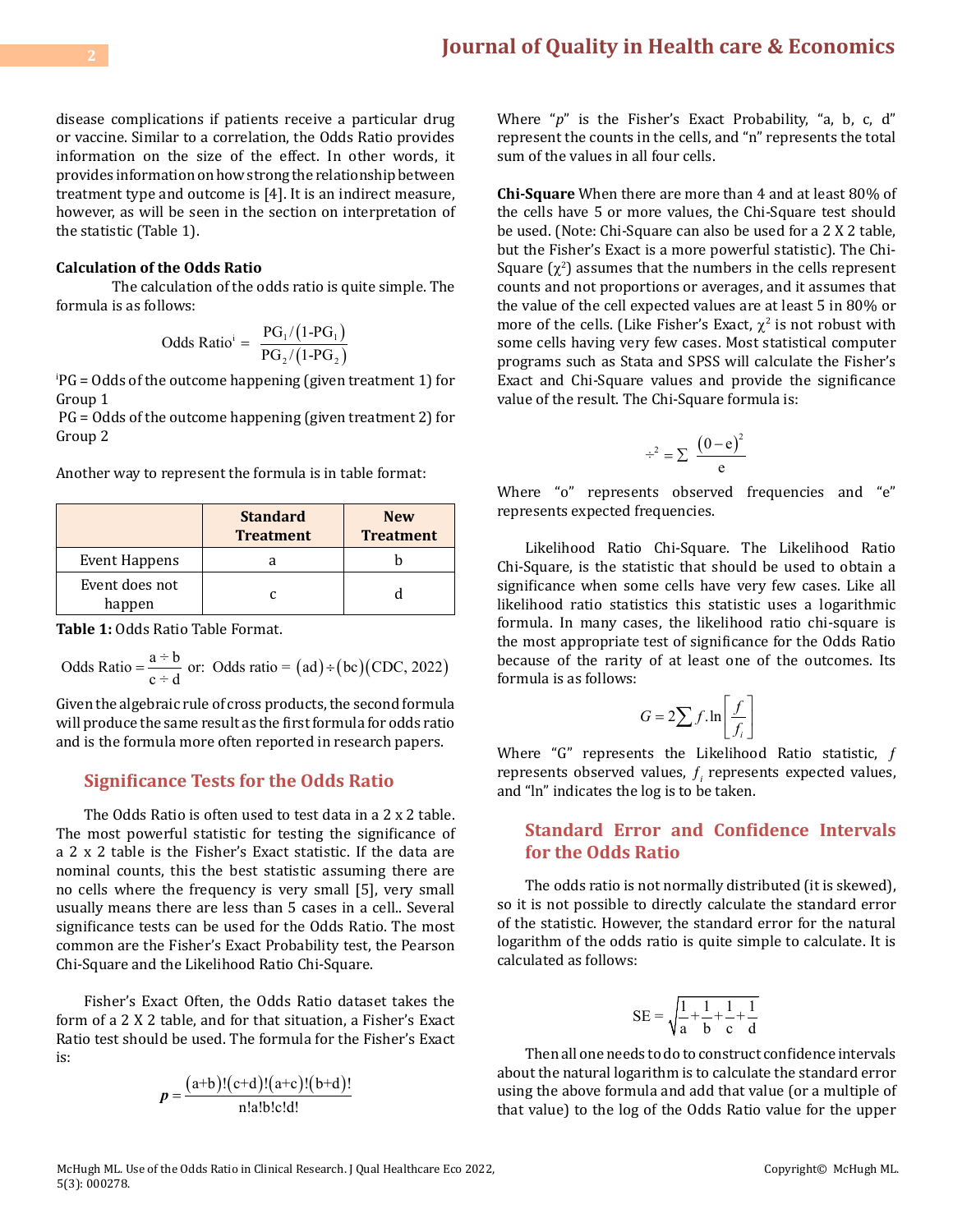CI and subtract that value (or a multiple of that value) to the log of the Odds Ratio value for the lower CI. More advanced information on direct computation of the confidence intervals for odds ratios can be obtained from the paper published by Sorana Bolboaca, et al. [6], the paper published by Simundic, et al. [7], or Tenny, et al. [1].

It should be remembered that the concept of "no difference" in most statistics refers to a difference of zero and is generally measured through the mean of the variable. The Odds Ratio is different. The "no difference" value for this statistic is 1 and that ratio is expressed as 1:1 and means the odds of a particular outcome are the same for both treatment groups. When a confidence interval includes the value of 1, the researcher or clinician will know that the odds of the measured outcome are the same for both (or all) treatment groups, even without a significance test.

# **Example of Use of the Odds Ratio**

# **Comparison of Different Effects of Two Different Drugs:**

One common use of the odds ratio is to determination if there is a difference in the effectiveness in treating a condition between two drugs, and if there is a difference, how large is that difference. As an example, consider the likelihood of requiring hospitalization for Covid-19 for patients aged 65 and older, considering whether they are vaccinated or not. Let's assume that the hospitalizations for unvaccinated Covid patients aged 65 and over is 1,650 per 100,000 of population. For fully vaccinated people who contract Covid-19 the hospitalization rate is 572 per 100,000.

The question is this: What are the odds of getting so ill that one must be hospitalized for Covid-19 if one is not vaccinated versus if one is fully vaccinated. The odds ratio is a way of comparing whether the odds of needing hospitalization are the same for a person whether vaccinated or not. Or more generally, are the odds of a particular outcome the same for two different groups? (Table 2).

|                     | <b>Unvaccinated</b> | <b>Vaccinated</b>  | <b>Odds</b>                        |
|---------------------|---------------------|--------------------|------------------------------------|
| Hospitalized        | 1614(a)             | 572 <sub>(b)</sub> | $1614 \div 572 =$<br>2.82          |
| Not<br>Hospitalized | 98386 (c)           | 99428 (d)          | $98386 \div$<br>$99428 =$<br>.9895 |
| Totals              | 100,000             | 100,000            | 2.82/0.9895<br>$= 2.85$            |

**Table 2:** Results from Fictional Covid-19 Study.

The odds ratio is simply the ratio between the following two ratios: The ratio of hospitalization for the unvaccinated versus the vaccinated, and the ratio of not needing hospitalization for unvaccinated versus vaccinated people. It is calculated as follows:

Odds Ratio = 
$$
\frac{a \div b}{c \div d} = \frac{1614 \div 572}{98386 \div 99428} = \frac{2.82}{0.9895} = 2.85
$$

The formula can also be presented as  $ad \div bc$  (this is called the *cross-product*). The result is the same: Odds Ratio = (1614 X 99428) ÷ (572 x 98386) = (160,476,792 ÷ 56,276,792) = **2.85**.

The result of an odds ratio is interpreted as follows: Unvaccinated people were hospitalized 2.85 times more often than vaccinated people. Based on these results the care provider would recommend to all patients aged 65 and over that if there are no contraindications, these patients should get fully vaccinated.

#### **How the Odds Ratio Statistic is Interpreted**

An odds ratio of 1.00 means the two groups had exactly the same outcome, regardless of the difference in their treatment, or a different event experience, or whatever other difference was tested as a potential cause of any difference found [8]. In general, the greater the odds, the stronger the association between the event and the outcome. However, an Odds Ratio is not a correlation and its interpretation is not direct like that of a correlation [4]. In the example, a result of 1.0 would have meant that the two groups were equally likely to be hospitalized. An odds ratio higher than 1 means that the first group (in this case, the unvaccinated group) was *more likely* to experience the event (hospitalization) than the second (vaccinated) group. The statistic indicates how much more likely. When the statistic begins with an integer higher than 1.0, it lets us know how much more likely. The integer means how many times more likely the outcome is. For example, in the example we obtained an Odds Ratio of 2.85. The interpretation is that unvaccinated people were 2.85 times more likely to be hospitalized than vaccinated people. In communicating with a patient, one might say the patient is almost 3 times more likely to get sick enough to need hospitalization if he/she refuses the vaccination and contracts Covid-19.

An odds ratio of less than 1 means that the first group was *less* likely to experience the event [9]. However, an odds ratio value below 1.0 is not directly interpretable. The researcher does not know how much less likely. For example, a result of 0.35 does not mean the first group was .35 times as likely to get sick, or 35% less likely to get sick. All one can say is the first group was less likely to experience the outcome than the second group. The *degree* to which the first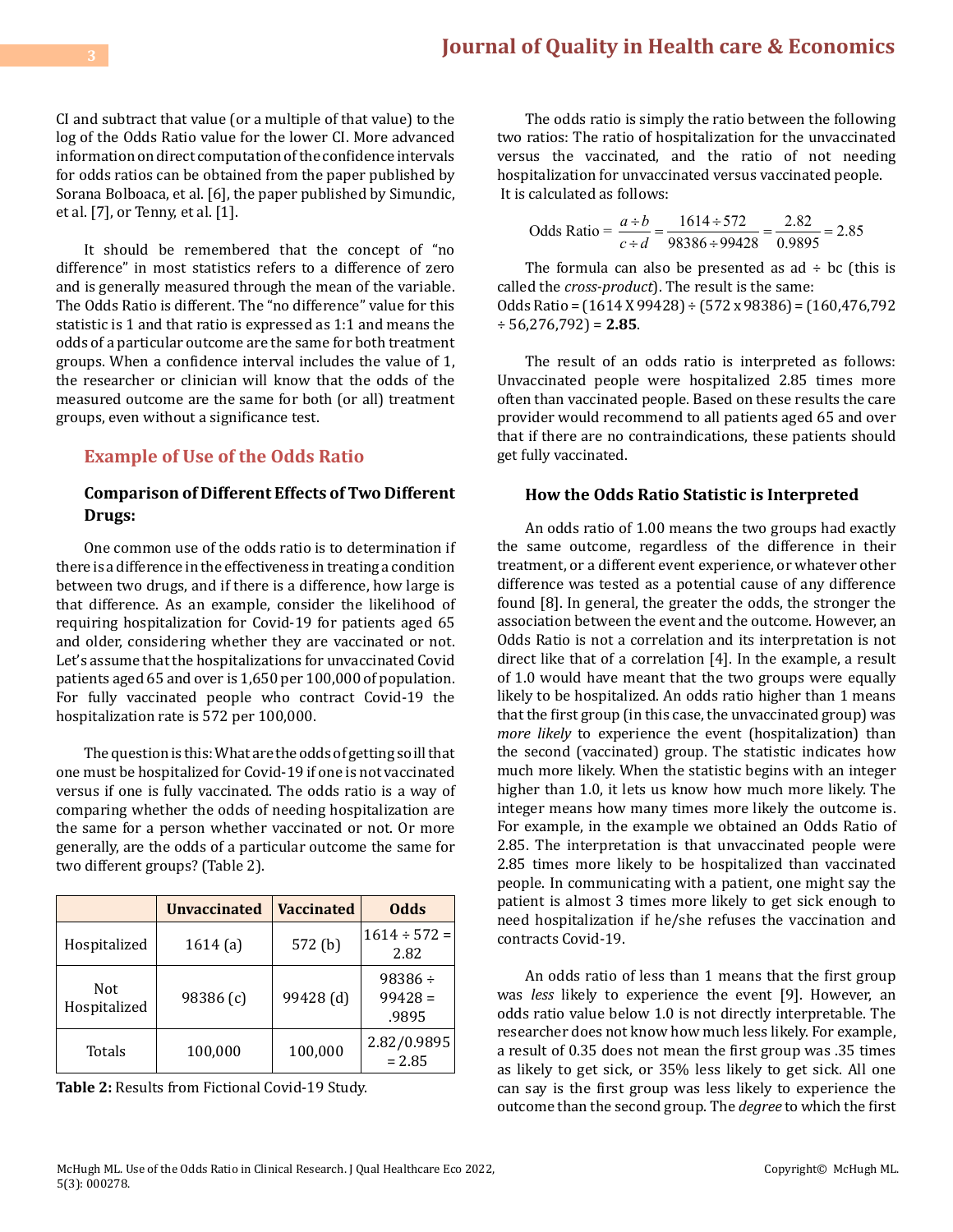group is less likely to experience the event is not available in the odds ratio result. This is why it is extremely important to carefully set up the 2 x 2 table. The researcher should use the first column in the table for the untreated group and the first row for the least desirable outcome. Then the interpretation will allow the researcher to report the odds of the untreated group experiencing the undesirable outcome *relative* to the treated group not experiencing the undesirable outcome.

## **Epidemiology's Use of the Odds Ratio**

In epidemiology studies, the researchers often use the odds ratio to determine after the fact (post hoc) if two different groups had different outcomes on a particular measure. For example, Friese, et al. [10] conducted a study to find out if there were different probabilities for having a larger number of surgeries for breast cancer for women whose initial diagnostic procedures included a needle biopsy versus for women who did not have an initial breast biopsy. Through use of the odds ratio, they discovered that use of the needle biopsy was associated with a reduced probability of multiple surgeries (Table 3). The odds ratio table for this a study would have the following structure:

|                                    | <b>Low Number of</b><br><b>Surgeries</b> | <b>High Number</b><br>of Surgeries |
|------------------------------------|------------------------------------------|------------------------------------|
| No Initial Needle<br><b>Biopsy</b> | a                                        |                                    |
| <b>Initial Needle Biopsy</b>       |                                          |                                    |
| Totals                             | n 1                                      | n?                                 |

**Table 3:** Table Format for Epidemiology Study.

In this study, Friese, et al. [10] obtained an odds ratio of .35 and concluded that use of the needle biopsy as an initial diagnostic test reduced the probability of multiple surgeries by .35% for women with breast cancer. (Note: This table should have been changed because an Odds Ratio value of .35 is a bit less interpretable than the value above 1.0 that would have been obtained if they set up their table as follows:

While the statistic result was interpreted to say that women who had an initial needle biopsy had 35% fewer surgeries than women who did not have an initial biopsy, this conclusion is not necessarily correct, and the calculation of a direct percentage should be calculated on the raw data

# **Conclusion**

The great value of the odds ratio is that it is simple to calculate, very easy to interpret, and provides results that both care providers and patients can use to make clinical

decisions. It is also useful in epidemiological studies when the data are retrospective. There are a variety of significance statistics that can be used for the Odds Ratio, Furthermore, it is sometimes helpful in clinical situations to be able to provide the patient with information on the odds of one outcome versus another. Patients may decide to accept or forego vaccination (or painful or expensive treatments) if they understand what their odds are for a particular result if they choose one course, and the risks of choosing the alternate course of action. Many patients want to be involved in decisions about their treatment, but to be able to participate effectively, they must have information about what is likely to happen, based on the decision they make. The odds ratio provides information that both clinicians and their patients can use for decision-making.

Odds ratios are one of a category of statistics clinicians might use to make treatment decisions. Other statistics commonly used to make treatment decisions include risk assessment statistics such as absolute risk reduction and relative risk reduction statistics. The Odds Ratio supports clinical decisions by providing information on the odds of a particular outcome relative to the odds of another outcome. In the Covid-19 vaccination example, the risk (or odds) of needing hospitalization if vaccinated is *relative* to the risk (odds) of hospitalization if not vaccinated.

## **References**

- 1. [Tenny S, Hoffman M \(2021\) Odds Ratio. In: StatPearls](https://www.ncbi.nlm.nih.gov/books/NBK431098/) [\[Internet\].](https://www.ncbi.nlm.nih.gov/books/NBK431098/)
- 2. [Szumilas M \(2010\) Explaining Odds Ratios. Journal of the](https://www.ncbi.nlm.nih.gov/pmc/articles/PMC2938757/) [Canadian Academy of Child and Adolescent Psychiatry](https://www.ncbi.nlm.nih.gov/pmc/articles/PMC2938757/)  [19\(3\): 227-229.](https://www.ncbi.nlm.nih.gov/pmc/articles/PMC2938757/)
- 3. [CDC \(2022-2\) Principles of Epidemiology in Publc Health](https://www.cdc.gov/csels/dsepd/ss1978/lesson3/section5.html)  Practice. In: 3rd [\(Edn.\), Lesson 3: Measures of Risk.](https://www.cdc.gov/csels/dsepd/ss1978/lesson3/section5.html)
- 4. [Norton E, Dowd B, Maciejewski M \(2018\) Odds ratio-](https://jamanetwork.com/journals/jama/article-abstract/2686777)[Current best practice and use. JAMA 320\(1\): 84-85.](https://jamanetwork.com/journals/jama/article-abstract/2686777)
- 5. [Anonymous \(2022\) Fisher's Exact. Influential Points](https://influentialpoints.com/Training/fishers_exact_test-principles-properties-assumptions.htm) [Website.](https://influentialpoints.com/Training/fishers_exact_test-principles-properties-assumptions.htm)
- 6. [Sorana Bolboacă S, Cadariu A \(2009\) Binomial](http://ljs.academicdirect.org/A04/26_43.htm) [distribution sample confidence intervals estimation:](http://ljs.academicdirect.org/A04/26_43.htm) [Odds Ratio. University of Medicine and Pharmacy, Cluj-](http://ljs.academicdirect.org/A04/26_43.htm)[Napoca, Romania.](http://ljs.academicdirect.org/A04/26_43.htm)
- 7. [Simundic AM \(2008\) Confidence interval. Biochemia](https://www.biochemia-medica.com/en/journal/18/2/10.11613/BM.2008.015/fullArticle) [Medica 18\(2\): 154-161.](https://www.biochemia-medica.com/en/journal/18/2/10.11613/BM.2008.015/fullArticle)
- 8. [CDC \(2022-1\) Interpreting Results of Case-Control](https://www.cdc.gov/training/SIC_CaseStudy/Interpreting_Odds_ptversion.pdf) [Studies.](https://www.cdc.gov/training/SIC_CaseStudy/Interpreting_Odds_ptversion.pdf)